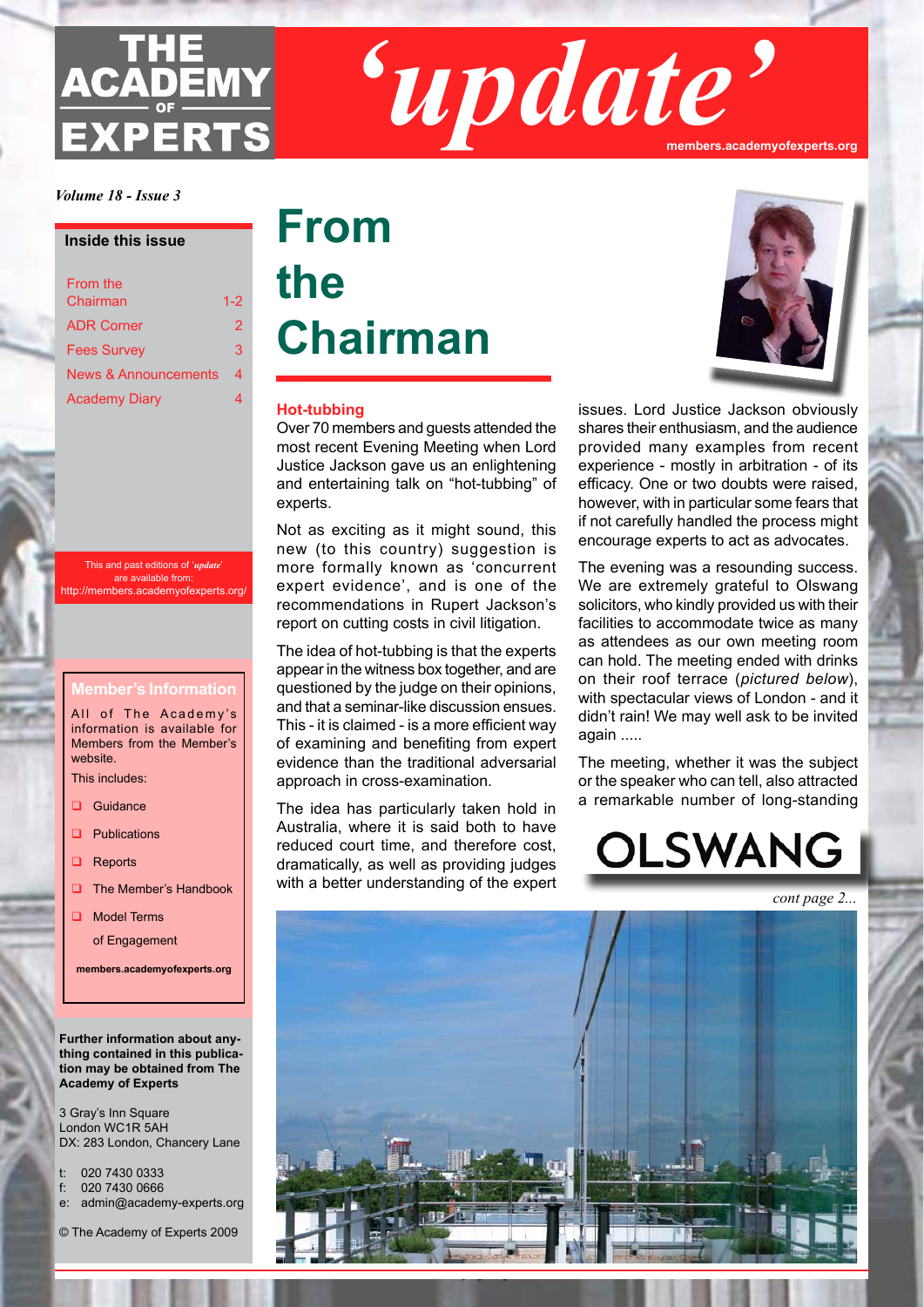#### **From the Chairman continued**

#### *...cont from page 1*

members whom we haven't seen for some time, including several past members of Council. It would take too much space to list them all here, but I was delighted to meet them again, and know that they still support our activities, and remember that we are here.

#### **Costs**

The subject did however introduce - yet again - an attempt to hold experts responsible for the costs of litigation. The Ministry of Justice (MoJ) continues its work on reducing the costs of experts in publicly funded cases, and the Chief Executive and I recently attended the first meeting at the MoJ of the working group on this subject.

The ministry proposed a further data gathering exercise to increase the MoJ understanding of the type of work undertaken and current rates paid for expert evidence - this exercise is now underway. We will be watching closely, and will do all that we can to protect the interests of experts at large.

#### **Immunity**

At the same time, we find ourselves

possibly fighting on yet another front. The Supreme Court has granted leave to appeal the decision in Jones v Kaney.

The question at issue is experts' immunity from civil suit following on their work as expert witnesses.

Those of you who attended the recent evening meeting on the subject will have heard Colin Passmore give an informative summary of the development of the current position. There now seem to be several indications that experts' immunity may be removed - depending, of course, on the Supreme Court's decision.

Council spent a considerable part of its last meeting debating what should be The Academy's policy, and whether we should seek to intervene in the Supreme Court hearing. If we do so properly it will be expensive, so we are also looking at ways to fund the intervention.

In the meantime we need to know what **your** views on the subject are. We will be publishing a very short questionnaire online in the very near future. I would be very grateful if as many as possible of you could

complete your answers within the week of publication - it will greatly assist in deciding our policy.

#### **Finally**

In the meantime, summer is here and The Academy has two social events in its calendar this July - The Gray's Inn Treasurer's Reception and the trip to the site of the London Olympic Village. Both are sold out, and I'm sure those members who have booked places will enjoy both.

Let's hope the warm weather and sunshine last for both! My best wishes to all our members for the summer.

#### **Phillippa Rowe Chairman June 2010**

#### **Notice of AGM**

Notice is hereby given of the Annual General Meeting.

| Date: 13th October            |  |
|-------------------------------|--|
| Time 1.00pm                   |  |
| Venue: The Academy of Experts |  |
| Gray's Inn Square             |  |
| London, WC1R 5AH.             |  |

#### **Government & ADR Now...**

Newly appointed Minister Jonathan Djanogly MP has hinted that use of courts and the civil justice system may well be heading for a sea-change when he spoke earlier this month.

*"Not all disputes need to be resolved in court. I want to explore whether more people can resolve their disputes in a way that leads to faster and more satisfactory solutions...I want to explore ways we can harness technology more effectively so people don't necessarily have to physically attend court when they give evidence...*

*We should not think about access to justice as simply a question of length of the journey to the nearest court. In the future, we need to look at whether through the more effective use of video and telephone links and* 

*other technology including online services, we can improve the public's experience of the justice system."*

**ADR Corner**

Perhaps this is also a hint that there may be an increase in the use of Mediation and other 'alternative' methods of Dispute Resolution.

#### **& Then...**

A report monitoring the effectiveness of the then government's commitment to using alternative dispute resolution across government departments and agencies was published on 2nd March. The report also gives examples of the type of cases in which the government has used ADR processes.

On 23 March 2001, the Lord Chancellor published a formal pledge committing government departments and agencies to settle legal cases by alternative dispute resolution techniques in all suitable cases whenever the other side agreed to it.

*The Academy of Experts*



These annual reports summarise the effectiveness of that pledge.

During 2008/09, alternative dispute resolution was used in 314 cases, with 259 leading to settlement, saving costs estimated at £90.2 million. It is interesting to note that whilst there has been a decrease in the number of cases from 2007/08 where ADR was attempted in 374 cases the settlement rate has actually increased,

#### The Report can be found at:

www.justice.gov.uk/publications/ docs/alternative-disputeresolution-08-09.pdf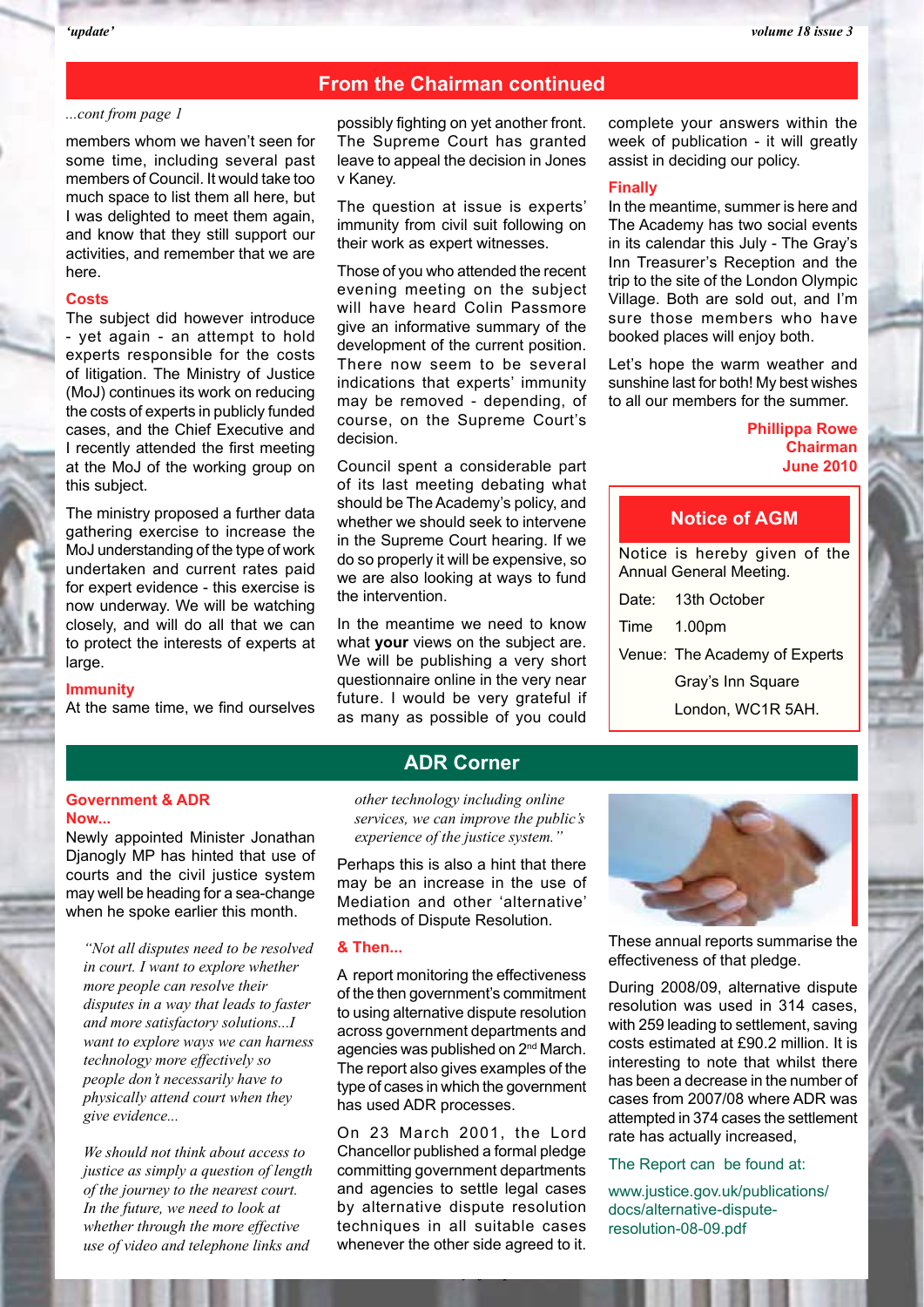#### **Fees Survey 2010**

The latest Fees Survey completion date has now been<br>passed and the data is now starting to be compiled. Over The latest Fees Survey completion date has now been passed and the data is now starting to be compiled. Over 500 experts, both members and non-members, completed the Survey.

the Survey.<br>
The next issue of TEDR will contain a proper analysis of<br>
the results of the survey. For now though we present a The next issue of TEDR will contain a proper analysis of the results of the survey. For now though we present a small 'taster' of the initial results.

It can clearly been seen that the results<br>crisis has been reflected in the survey a<br>number of instructions received in Civil C It can clearly been seen that the results of the financial crisis has been reflected in the survey as the average number of instructions received in Civil Cases alone has nearly halved from 62 to 33.

### **Experience Security Security Security Security Security Security Security Security Security Security Security Security Security Security Security Security Security Security Security Security Security Security Security Sec Charging Rates**

Frie Hiajonty of Experts charge the same rate<br>for their Expert Witness work as for their normal<br>professional work.<br>There is some discrepancy between those acting The majority of Experts charge the same rate professional work.

There is some discrepancy between those acting in civil/family/criminal work which is probably explained by the differing levels of public funding in the three branches.

#### **The Typical Expert 2009**

*The typical expert is male, selfemployed in his mid fifties.* 

*In the year: he received 33 appointments, wrote 33 reports, made one court appearance and charged £175 an hour.*



#### **Number of Instructions**

**Number of Instructions**<br>Whilst the same number of Experts are receiving instructions, compared to 2008-9 the number of instructions received is down by about 50%.



**Family Cases**

**Civil Cases**



Reports

Appearances

 $2008$ 2009

**Criminal Cases**

*The Academy of Experts*



With major work being undertaken on Expert's Fees we need as much information and from as many people as possible. If you or any of your colleagues have not yet participated please do so now.

There is a link to the survey on The Academy's website:

#### **www.academy-experts.org**

Remember - we are trying to help **you** protect **your** income.